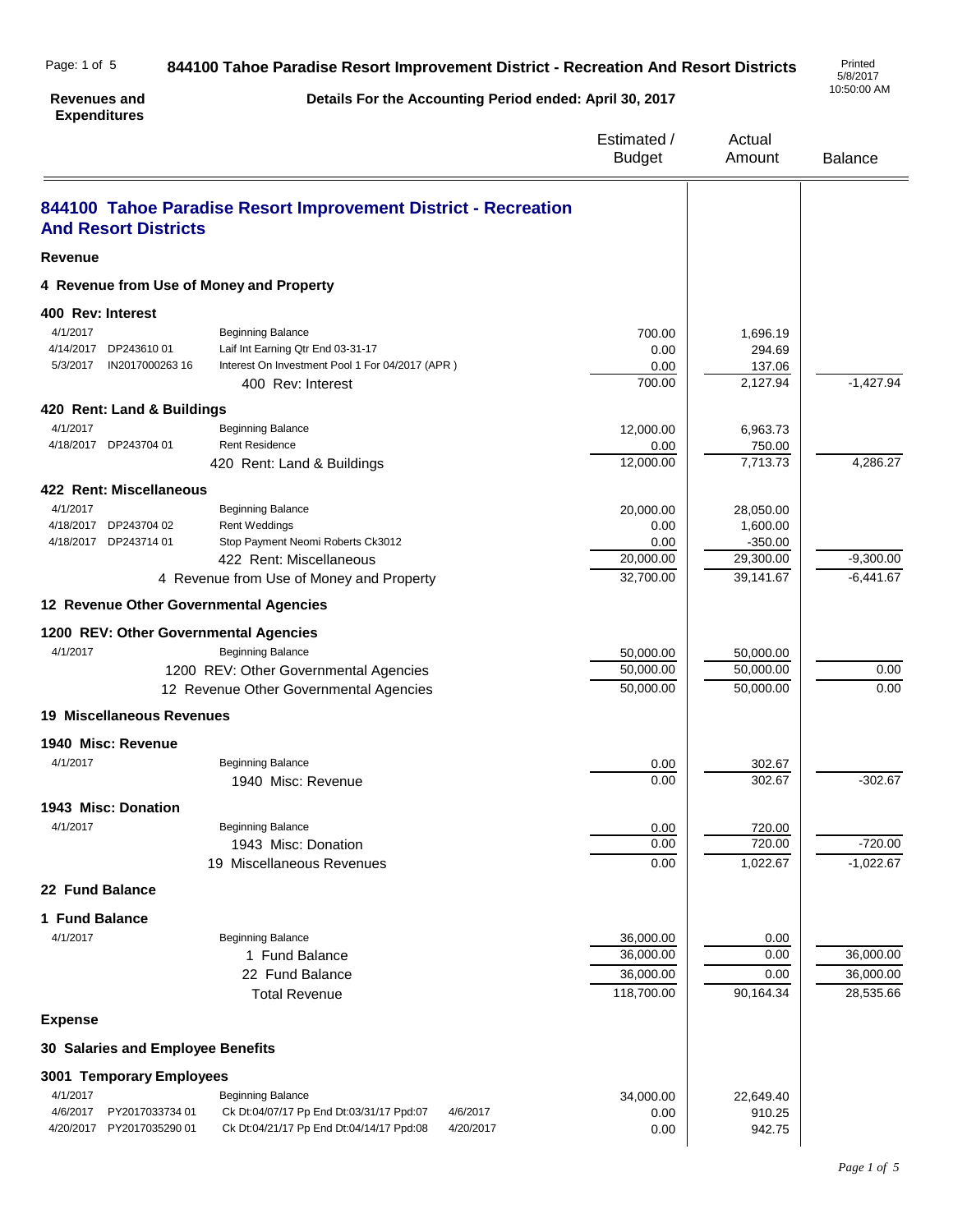# Page: 2 of 5

# **844100 Tahoe Paradise Resort Improvement District - Recreation And Resort Districts**

5/8/2017 10:50:00 AM

### **Revenues and Expenditures**

# **Details For the Accounting Period ended: April 30, 2017**

|                                        |                                                                     | Estimated /<br><b>Budget</b> | Actual<br>Amount | <b>Balance</b> |
|----------------------------------------|---------------------------------------------------------------------|------------------------------|------------------|----------------|
|                                        | 3001 Temporary Employees                                            | 34,000.00                    | 24,502.40        | 9,497.60       |
| 3021 O.A.S.D.I.                        | <b>Employer Share</b>                                               |                              |                  |                |
| 4/1/2017                               | <b>Beginning Balance</b>                                            | 2,108.00                     | 1,404.27         |                |
| 4/6/2017<br>PY201703373501             | Ck Dt:04/07/17 Pp End Dt:03/31/17 Ppd:07<br>4/6/2017                | 0.00                         | 56.43            |                |
| 4/20/2017 PY2017035291 01              | Ck Dt:04/21/17 Pp End Dt:04/14/17 Ppd:08<br>4/20/2017               | 0.00                         | 58.45            |                |
|                                        | 3021 O.A.S.D.I.<br><b>Employer Share</b>                            | 2,108.00                     | 1,519.15         | 588.85         |
| 3022 Medi Care                         | <b>Employer Share</b>                                               |                              |                  |                |
| 4/1/2017                               | <b>Beginning Balance</b>                                            | 493.00                       | 328.42           |                |
| 4/6/2017<br>PY201703373601             | Ck Dt:04/07/17 Pp End Dt:03/31/17 Ppd:07<br>4/6/2017                | 0.00                         | 13.19            |                |
| 4/20/2017<br>PY2017035292 01           | Ck Dt:04/21/17 Pp End Dt:04/14/17 Ppd:08<br>4/20/2017               | 0.00                         | 13.68            |                |
|                                        | 3022 Medi Care<br><b>Employer Share</b>                             | 493.00                       | 355.29           | 137.71         |
|                                        | 3041 Unemployment Insurance Employer Share                          |                              |                  |                |
| 4/1/2017                               | <b>Beginning Balance</b>                                            | 1,306.00                     | 563.86           |                |
| 4/6/2017<br>PY2017033737 01            | Ck Dt:04/07/17 Pp End Dt:03/31/17 Ppd:07<br>4/6/2017                | 0.00                         | 31.86            |                |
| 4/20/2017 PY2017035293 01              | Ck Dt:04/21/17 Pp End Dt:04/14/17 Ppd:08<br>4/20/2017               | 0.00                         | 32.99            |                |
|                                        | 3041 Unemployment Insurance Employer Share                          | 1,306.00                     | 628.71           | 677.29         |
|                                        | 3060 Workers' Compensation Employer Share                           |                              |                  |                |
| 4/1/2017                               | <b>Beginning Balance</b>                                            | 1,805.00                     | 0.00             |                |
|                                        | 3060 Workers' Compensation<br><b>Employer Share</b>                 | 1,805.00                     | 0.00             | 1,805.00       |
|                                        | 30 Salaries and Employee Benefits                                   | 39,712.00                    | 27,005.55        | 12,706.45      |
| <b>40 Services and Supplies</b>        |                                                                     |                              |                  |                |
| 4040 Telephone Company Vendor Payments |                                                                     |                              |                  |                |
| 4/1/2017                               | <b>Beginning Balance</b>                                            | 744.00                       | 555.96           |                |
| 4/25/2017 TPID20170100 01              | Tprid Park Phone Acct. 287268644759 At&t Mobility Ii, Llc 4/25/2017 | 0.00                         | 65.55            |                |
|                                        | 4040 Telephone Company Vendor Payments                              | 744.00                       | 621.51           | 122.49         |
| 4081 Paper Goods                       |                                                                     |                              |                  |                |
| 4/1/2017                               | <b>Beginning Balance</b>                                            | 100.00                       | 0.00             |                |
|                                        | 4081 Paper Goods                                                    | 100.00                       | 0.00             | 100.00         |
| 4082 Household Exp: Other              |                                                                     |                              |                  |                |
| 4/1/2017                               | <b>Beginning Balance</b>                                            | 100.00                       | 0.00             |                |
|                                        | 4082 Household Exp: Other                                           | 100.00                       | 0.00             | 100.00         |
| 4085 Refuse Disposal                   |                                                                     |                              |                  |                |
| 4/1/2017                               | <b>Beginning Balance</b>                                            | 1,500.00                     | 1,235.40         |                |
|                                        | 4085 Refuse Disposal                                                | 1,500.00                     | 1,235.40         | 264.60         |
| 4100 Insurance: Premium                |                                                                     |                              |                  |                |
| 4/1/2017                               | <b>Beginning Balance</b>                                            | 5,507.00                     | 7,321.96         |                |
|                                        | 4100 Insurance: Premium                                             | 5,507.00                     | 7,321.96         | $-1,814.96$    |
| 4140 Maint: Equipment                  |                                                                     |                              |                  |                |
| 4/1/2017                               | <b>Beginning Balance</b>                                            | 1,000.00                     | 85.68            |                |
|                                        | 4140 Maint: Equipment                                               | 1,000.00                     | 85.68            | 914.32         |
| 4145 Maintenance: Equipment Parts      |                                                                     |                              |                  |                |
| 4/1/2017                               | <b>Beginning Balance</b>                                            | 0.00                         | 199.50           |                |
|                                        | 4145 Maintenance: Equipment Parts                                   | 0.00                         | 199.50           | $-199.50$      |
| 4180 Maint: Building & Improvements    |                                                                     |                              |                  |                |
| 4/1/2017                               | Beginning Balance                                                   | 6,000.00                     | 309.18           |                |
| 4/25/2017 TPID20170099 01              | Tprid Keys & Reflect Numb Acct. 05t1433 Cha Dor Realty 4/25/2017    | 0.00                         | 10.04            |                |
|                                        | 4180 Maint: Building & Improvements                                 | 6,000.00                     | 319.22           | 5,680.78       |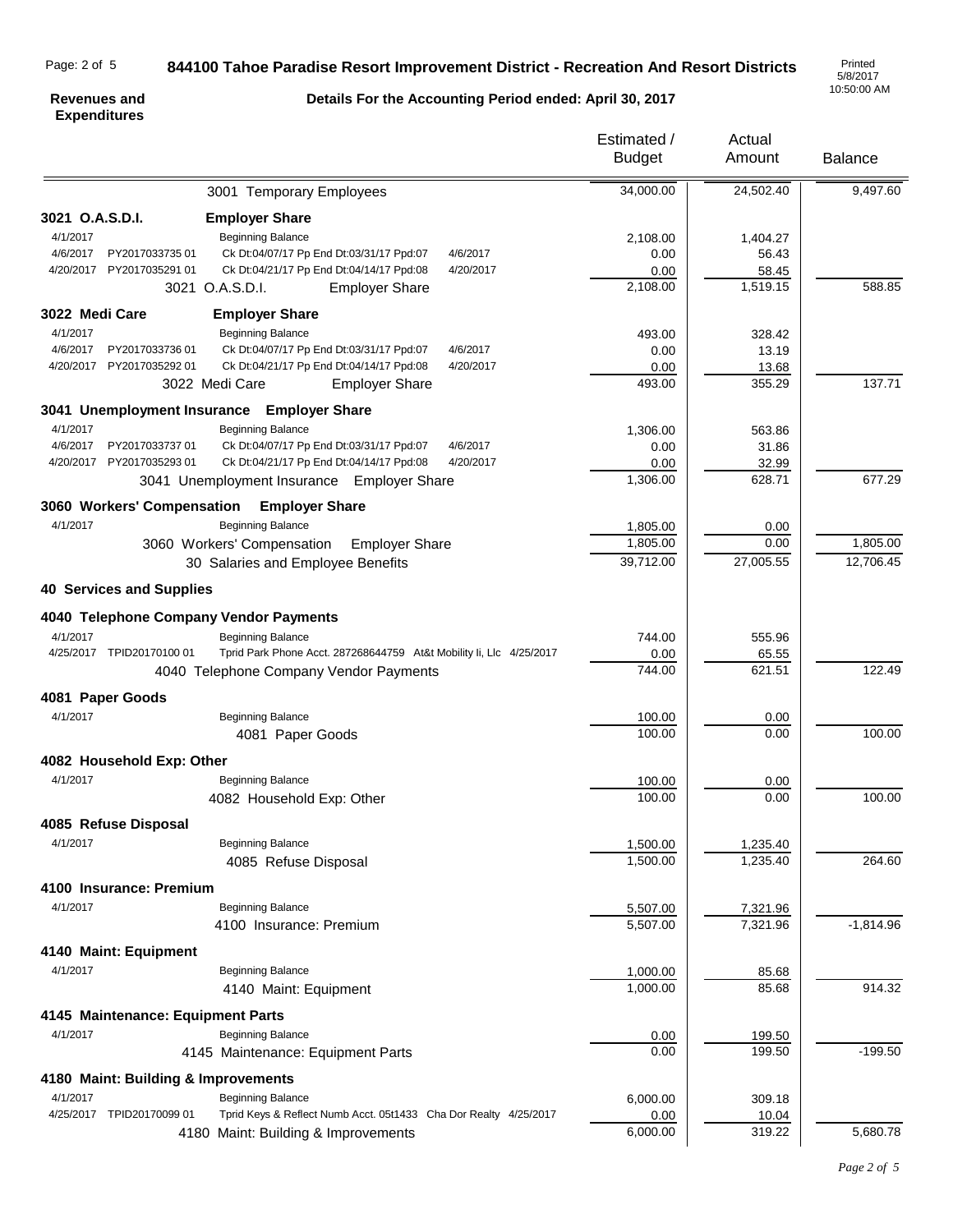#### **844100 Tahoe Paradise Resort Improvement District - Recreation And Resort Districts** Page: 3 of 5

5/8/2017 10:50:00 AM

### **Revenues and Expenditures**

**Details For the Accounting Period ended: April 30, 2017**

|                                  |                                                                     | Estimated /<br><b>Budget</b> | Actual<br>Amount       | <b>Balance</b> |
|----------------------------------|---------------------------------------------------------------------|------------------------------|------------------------|----------------|
| 4183 Maint: Grounds              |                                                                     |                              |                        |                |
| 4/1/2017                         | <b>Beginning Balance</b>                                            |                              |                        |                |
|                                  | 4183 Maint: Grounds                                                 | 5,000.00<br>5,000.00         | 13,506.51<br>13,506.51 | $-8,506.51$    |
|                                  |                                                                     |                              |                        |                |
|                                  | 4196 Maintenance: Treatment Plant 2                                 |                              |                        |                |
| 4/1/2017                         | <b>Beginning Balance</b>                                            | 300.00                       | 0.00                   |                |
|                                  | 4196 Maintenance: Treatment Plant 2                                 | 300.00                       | 0.00                   | 300.00         |
|                                  | 4197 Maintenance Building: Supplies                                 |                              |                        |                |
| 4/1/2017                         | <b>Beginning Balance</b>                                            | 5,600.00                     | 1,760.45               |                |
|                                  | 4197 Maintenance Building: Supplies                                 | 5,600.00                     | 1,760.45               | 3,839.55       |
|                                  |                                                                     |                              |                        |                |
| 4220 Memberships                 |                                                                     |                              |                        |                |
| 4/1/2017                         | <b>Beginning Balance</b>                                            | 600.00                       | 431.42                 |                |
|                                  | 4220 Memberships                                                    | 600.00                       | 431.42                 | 168.58         |
| 4260 Office Expense              |                                                                     |                              |                        |                |
| 4/1/2017                         | <b>Beginning Balance</b>                                            | 500.00                       | 96.10                  |                |
|                                  | 4260 Office Expense                                                 | 500.00                       | 96.10                  | 403.90         |
|                                  |                                                                     |                              |                        |                |
| 4261 Postage                     |                                                                     |                              |                        |                |
| 4/1/2017                         | <b>Beginning Balance</b>                                            | 25.00                        | 34.00                  |                |
|                                  | 4261 Postage                                                        | 25.00                        | 34.00                  | $-9.00$        |
|                                  | 4266 Printing / Duplicating Services                                |                              |                        |                |
| 4/1/2017                         | <b>Beginning Balance</b>                                            | 250.00                       | 26.40                  |                |
|                                  | 4266 Printing / Duplicating Services                                | 250.00                       | 26.40                  | 223.60         |
|                                  |                                                                     |                              |                        |                |
|                                  | 4300 Professional & Specialized Services                            |                              |                        |                |
| 4/1/2017                         | <b>Beginning Balance</b>                                            | 2,000.00                     | 0.00                   |                |
|                                  | 4300 Professional & Specialized Services                            | 2,000.00                     | 0.00                   | 2,000.00       |
| 4303 Road Maint & Construction   |                                                                     |                              |                        |                |
| 4/1/2017                         | <b>Beginning Balance</b>                                            | 1,000.00                     | 0.00                   |                |
|                                  | 4303 Road Maint & Construction                                      | 1,000.00                     | 0.00                   | 1,000.00       |
|                                  |                                                                     |                              |                        |                |
| 4400 Publication & Legal Notices |                                                                     |                              |                        |                |
| 4/1/2017                         | <b>Beginning Balance</b>                                            | 200.00                       | 51.25                  |                |
|                                  | 4400 Publication & Legal Notices                                    | 200.00                       | 51.25                  | 148.75         |
| 4420 Rent & Lease: Equipment     |                                                                     |                              |                        |                |
| 4/1/2017                         | <b>Beginning Balance</b>                                            | 1,000.00                     | 1,567.54               |                |
| 4/25/2017 TPID20170096 01        | Tprid Chemical Toilets Inv. 340841 Walter Ofdenkamp, Inc. 4/25/2017 | 0.00                         | 116.00                 |                |
|                                  | 4420 Rent & Lease: Equipment                                        | 1,000.00                     | 1,683.54               | $-683.54$      |
|                                  | 4460 Equip: Small Tools & Instruments                               |                              |                        |                |
| 4/1/2017                         | <b>Beginning Balance</b>                                            | 500.00                       | 121.05                 |                |
|                                  | 4460 Equip: Small Tools & Instruments                               | 500.00                       | 121.05                 | 378.95         |
|                                  |                                                                     |                              |                        |                |
| 4500 Special Dept Expense        |                                                                     |                              |                        |                |
| 4/1/2017                         | <b>Beginning Balance</b>                                            | 1,000.00                     | 230.64                 |                |
|                                  | 4500 Special Dept Expense                                           | 1,000.00                     | 230.64                 | 769.36         |
|                                  | 4574 Road: Salt & Sand - Snow Removal                               |                              |                        |                |
| 4/1/2017                         | <b>Beginning Balance</b>                                            | 2,000.00                     | 0.00                   |                |
|                                  | 4574 Road: Salt & Sand - Snow Removal                               | 2,000.00                     | 0.00                   | 2,000.00       |
|                                  |                                                                     |                              |                        |                |
| 4600 Transportation & Travel     |                                                                     |                              |                        |                |
| 4/1/2017                         | <b>Beginning Balance</b>                                            | 250.00                       | 0.00                   |                |
|                                  |                                                                     |                              |                        |                |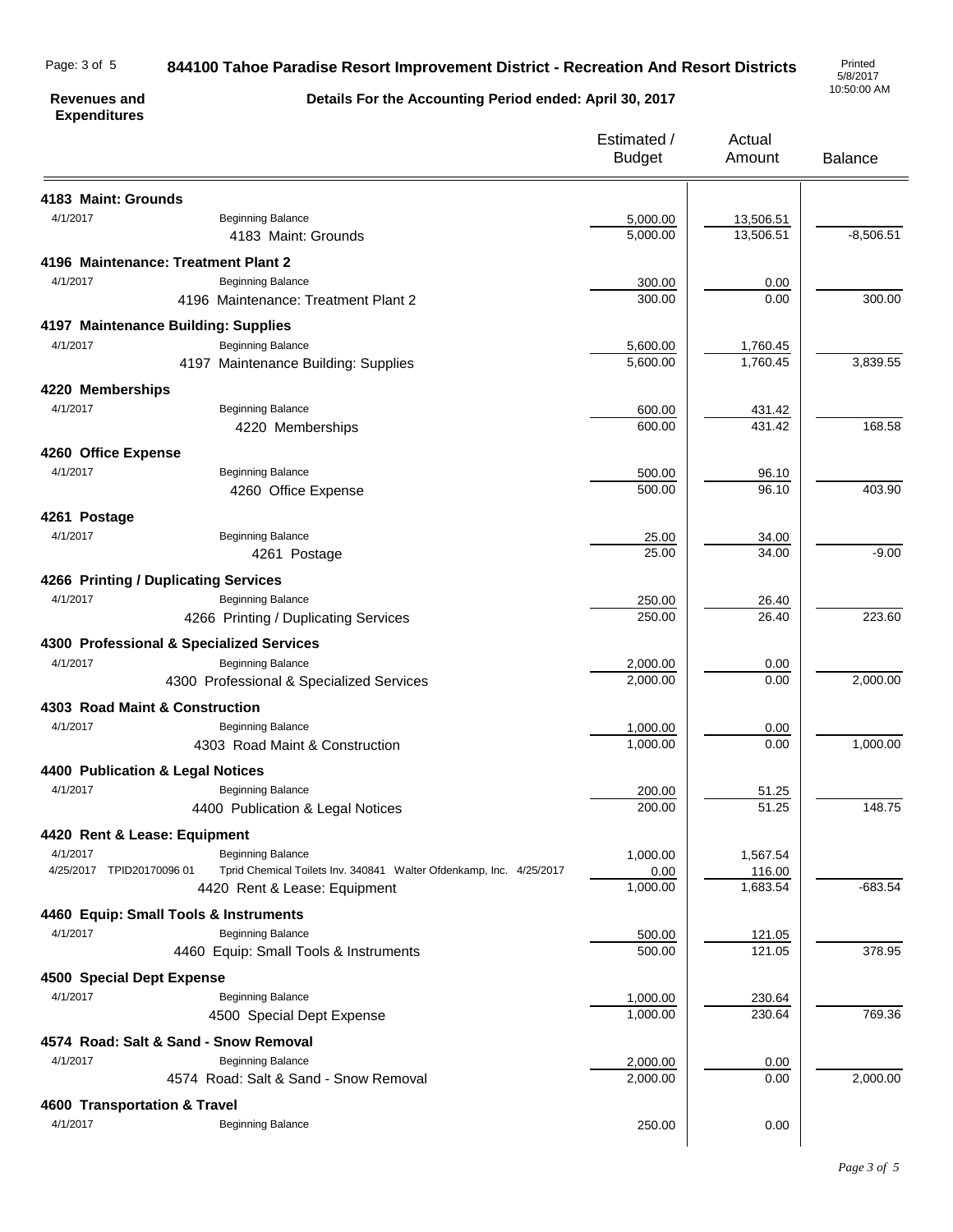# Page: 4 of 5

# **844100 Tahoe Paradise Resort Improvement District - Recreation And Resort Districts**

5/8/2017 10:50:00 AM

### **Revenues and Expenditures**

**Details For the Accounting Period ended: April 30, 2017**

|                        |                             |                                                                                                | Estimated /<br><b>Budget</b> | Actual<br>Amount | <b>Balance</b> |
|------------------------|-----------------------------|------------------------------------------------------------------------------------------------|------------------------------|------------------|----------------|
|                        |                             | 4600 Transportation & Travel                                                                   | 250.00                       | 0.00             | 250.00         |
|                        | 4606 Fuel Purchases         |                                                                                                |                              |                  |                |
| 4/1/2017               |                             | <b>Beginning Balance</b><br>4606 Fuel Purchases                                                | 1,000.00<br>1,000.00         | 49.61<br>49.61   | 950.39         |
| 4620 Utilities         |                             |                                                                                                |                              |                  |                |
| 4/1/2017               |                             | Beginning Balance                                                                              | 5,000.00                     | 3.740.41         |                |
| 4/25/2017              | TPID20170097 01             | Tprid Water/Sewer Rec Hall Acct. 014475-000 South Tahoe Public Utilit<br>District 4/25/2017    | 0.00                         | 497.24           |                |
|                        | 4/25/2017 TPID20170098 01   | Tprid Water/Sewer House Acct. 014476-000 South Tahoe Public Utility<br>District 4/25/2017      | 0.00                         | 260.08           |                |
|                        | 4/25/2017 TPID20170101 01   | Tprid Gas (REC HALL) Acct. 141-1225838-001 Southwest Gas<br>Corporation 4/25/2017              | 0.00                         | 107.72           |                |
|                        | 4/25/2017 TPID20170102 01   | Tprid Electric(RIVER PMP) Acct. 88543389 California Pacific Electric<br>Company, Llc 4/25/2017 | 0.00                         | 18.93            |                |
|                        | 4/25/2017 TPID20170103 01   | Tprid Electric(REC HALL) Acct. 88543715 California Pacific Electric<br>Company, Llc 4/25/2017  | 0.00                         | 48.40            |                |
|                        |                             | 4620 Utilities                                                                                 | 5,000.00                     | 4,672.78         | 327.22         |
|                        |                             | 40 Services and Supplies                                                                       | 41,176.00                    | 32,447.02        | 8,728.98       |
| 50 Other Charges       |                             |                                                                                                |                              |                  |                |
|                        | 5180 Tax & Assessments      |                                                                                                |                              |                  |                |
| 4/1/2017               |                             | <b>Beginning Balance</b>                                                                       | 0.00                         | 556.00           |                |
|                        |                             | 5180 Tax & Assessments                                                                         | 0.00                         | 556.00           | $-556.00$      |
|                        |                             | 50 Other Charges                                                                               | 0.00                         | 556.00           | $-556.00$      |
| <b>60 Fixed Assets</b> |                             |                                                                                                |                              |                  |                |
|                        |                             | 6020 Fixed Asset: Building & Improvements                                                      |                              |                  |                |
| 4/1/2017               |                             | <b>Beginning Balance</b>                                                                       | 37,812.00                    | 0.00             |                |
|                        |                             | 6020 Fixed Asset: Building & Improvements                                                      | 37,812.00                    | 0.00             | 37,812.00      |
|                        | 6040 Fixed Asset: Equipment |                                                                                                |                              |                  |                |
| 4/1/2017               |                             | <b>Beginning Balance</b>                                                                       | 0.00                         | 2,150.00         |                |
|                        |                             | 6040 Fixed Asset: Equipment                                                                    | 0.00                         | 2,150.00         | $-2,150.00$    |
|                        |                             | 60 Fixed Assets                                                                                | 37,812.00                    | 2,150.00         | 35,662.00      |
|                        |                             | <b>Total Expense</b>                                                                           | 118,700.00                   | 62,158.57        | 56,541.43      |
|                        |                             | 844100 Tahoe Paradise Resort Improvement District - Recreation And Resort<br><b>Districts</b>  | 0.00                         | 28,005.77        | 28,005.77      |
|                        |                             |                                                                                                |                              |                  |                |